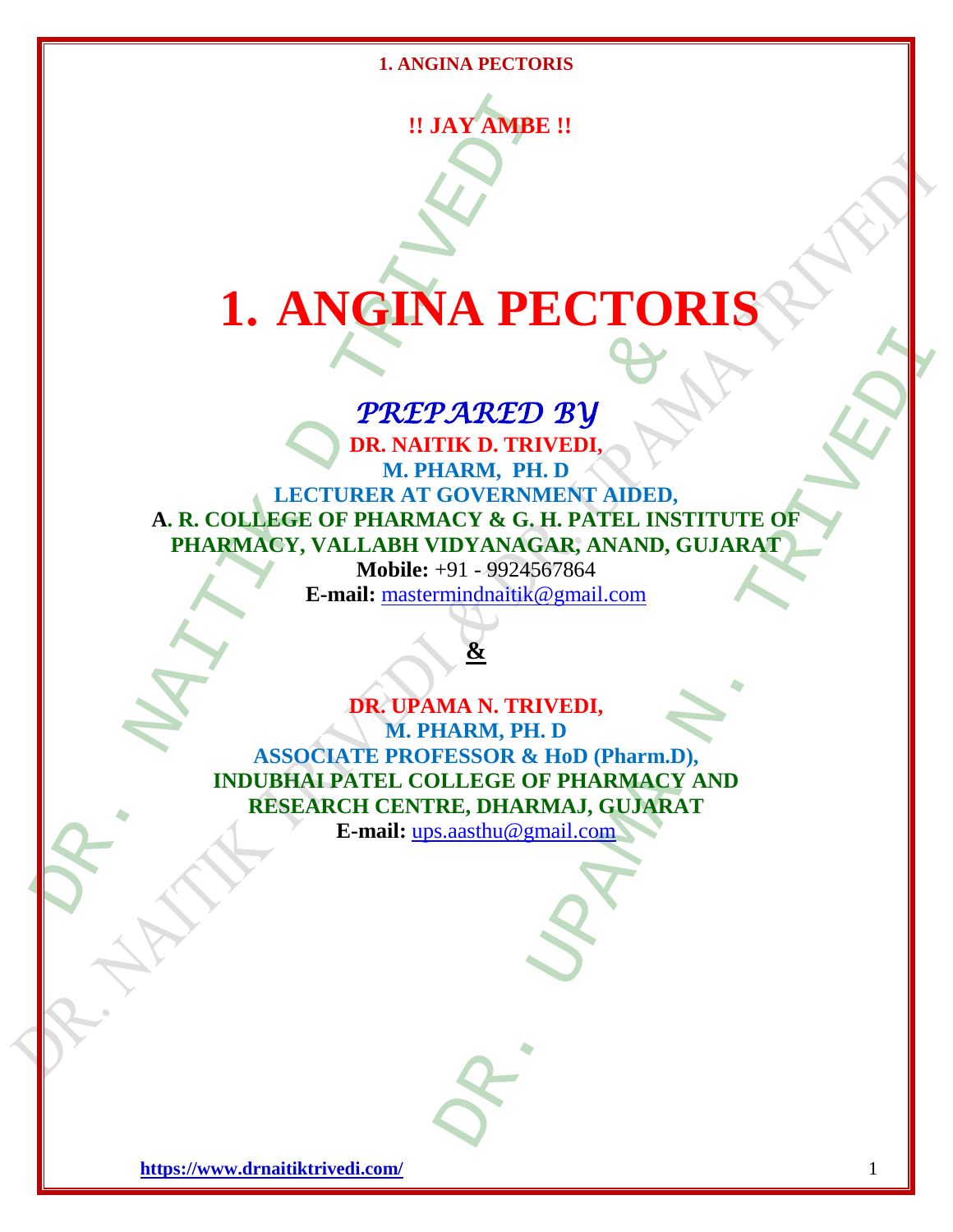# **ANGINA PECTORIS**

**Definition:** "Angina pectoris is a syndrome characterized by chest pain resulting from an imbalance between oxygen supply and demand"

#### **Epidemiology:**

- Angina affects about  $1\%$  of the population, the prevalence increasing with age.
- In a survey of British civil servants angina was diagnosed in:
- 3% of 40-49 year old men
- $8\%$  of 60-64 year old men

Types of angina

- There are six main anginal syndromes:
- Chronic stable angina
- Nocturnal angina
- Unstable angina
- Variant angina (Prinzmetal's)
- Decubitus angina
- Syndrome X

## **1. Chronic stable angina**

- Pain is provoked by physical exertion, especially after a meal, in cold weather or walking against the wind. The pain is often also aggravated by anger or excitement.
- The pain is relieved within 2-10 min by rest. Occasionally the pain will disappear even though exertion continues.
- Often angina will be precipitated by a predictable degree of exertion in a particular patient; the threshold for pain varies widely between patient.
- **ANGINA PECTORIS**<br>
Definition: "Angina pectoris is a syndrome characterize<br>
imbalance between oxygen supply and démand<sup>2</sup><br> **Epidemiology:**<br>
Angina affects about 1% of the population<br> **Epidemiology:**<br>
Angina affects about 60-64 year old men<br>
ere are six main anginal syndromes:<br>
cronic stable angina<br>
stable angina<br>
stable angina<br>
stable angina<br>
stable angina<br>
matheme X<br>
angina<br>
angina<br>
woked by physical exertion, especially after a meal, in<br> al syndromes:<br>
al'syndromes:<br>
al'syndromes:<br>
al'syndromes:<br>
altistic area alties are alties are alties are paint in by rest. Occasionally the pain will disappear<br>
and by a predictable degree of exertion in a<br>
is not loosel The severity of the symptoms is not closely related to the extent of coronary artery disease, indeed periods of ischaemia and myocardial infarction may be entirely painless.
	- The pain is often more easily provoked in the morning.

#### **2. Nocturnal angina**

- Nocturnal angina wakes a patient from sleep and may be provoked by vivid dreams. Symptoms are commonest in the early hours of the morning when coronary artery tone is maximal.
- The patient often has critical coronary artery disease and hence usually suffers from exertional angina.
- Nocturnal angina may be associated with coronary artery spasm Prinzmetal's angina.

# **3. Unstable angina**

- Unstable angina is defined as recurrent episodes of angina on minimal effort or at rest. It may be the initial presentation of ischaemic heart disease, or it may represent the abrupt deterioration of a previously stable anginal syndrome.
- Unstable angina is also described as crescendo angina, preinfarction angina, and intermediate chest pain syndrome.

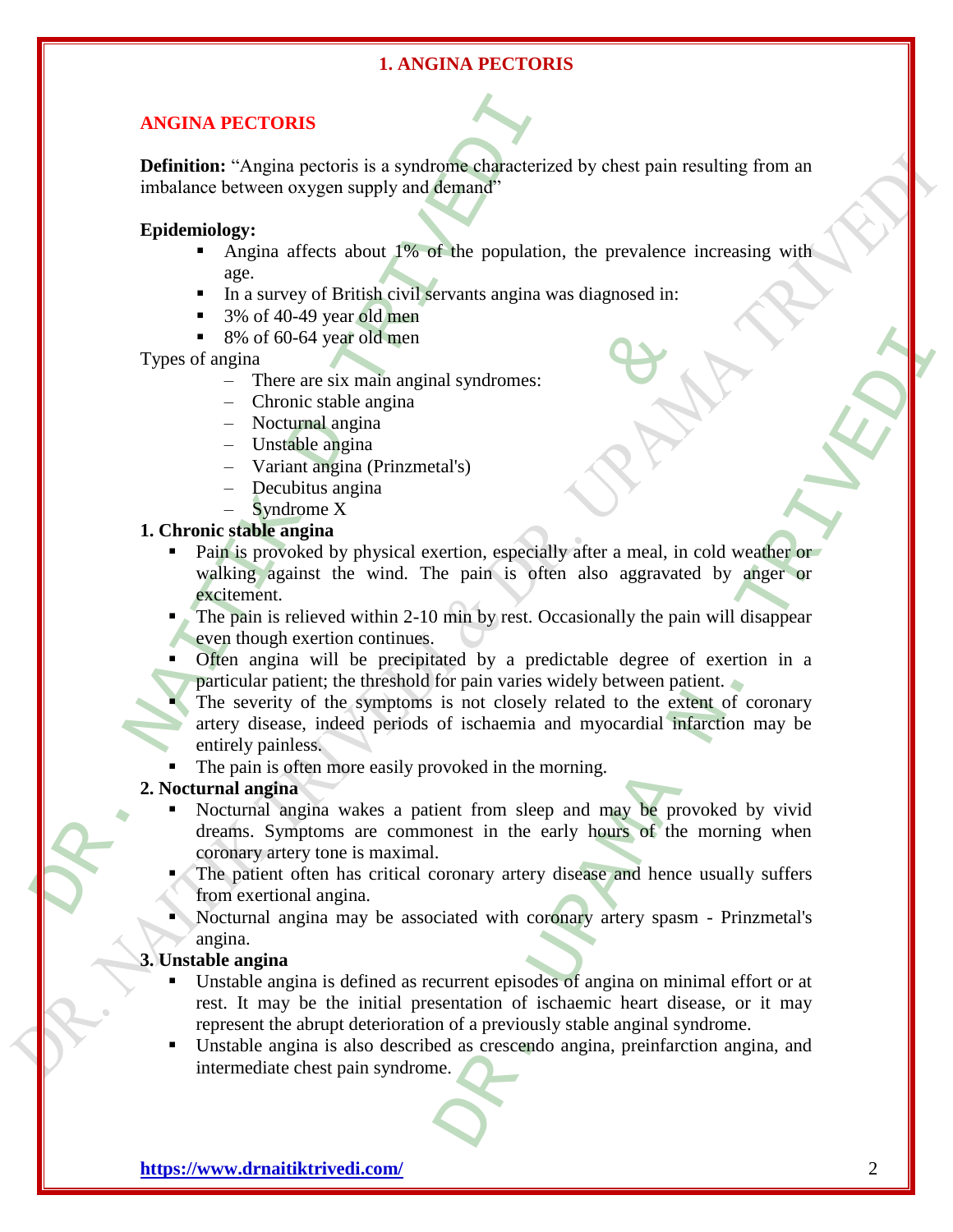- Unstable angina is provoked more easily and persists for longer than stable angina. It may fail to respond to therapy. Pain is often associated with reversible ST segment depression on the ECG.
- Unless vigorously treated, 30% of patients will progress to myocardial infarction or death within 3 months.

# **4. Prinzmetal's angina or Variant Angina Pectoris**

- Unstable angina is provoked more easily and<br>angina. It may fail to respond to therapy. Pain is<br>ST segment depression on the ECGs<br>Internal Vittin 3 months.<br>Unless vigorously treated, 30% of patients will<br>a critering a pain This type of angina results from transmural myocardial ischemia caused by coronary artery spasm and may occur in patients with or without coronary atherosclerosis. Pain occurs principally at rest, usually unprovoked, but since coronary artery disease may coexist, pain may also be provoked by exercise.
	- The pain may occur in a circadian manner, often in the early morning hours. The pain is associated with ST-segment elevation, in contrast to typical angina pectoris.
	- Often sub clinical (painless) episodes occur with ST- segment elevations, often associated with arrhythmias, or bundle branch block.
	- This is angina caused by focal spasm of angiographically normal coronary arteries.
	- may occur in a circadian manner, often in the early mors<br>sociated with ST-segment elevation, in contrast to<br>clinical (painless) episodes occur with ST-segment elevation, in contrast to<br>exiligate and proposed by focal spass an manner, often in the early morning hours, The<br>gment elevation, in contrast to typical angina<br>isotes occur with ST-segment elevations, often<br>sum de branch block.<br>al spasm of angiographically normal coronary<br>sum of angiog In about 75% of patients there is also atherosclerotic coronary artery obstruction. In cases where there is atherosclerotic obstruction the vasospasm occurs near the stenotic lesion.

# **5. Decubitus angina**

- Decubitus angina occurs when the patient lies down.
- It is usually a complication of cardiac failure due to the strain on the heart resulting from the increased intravascular volume.
- **Patients usually have severe coronary artery disease.**

# **6. Syndrome X (angina)**

- $\blacksquare$  Syndrome X comprises:
- Symptoms and signs of angina
- Radiologically normal coronary arteries
- Positive exercise test
- Syndrome X may be due to microvascular disease.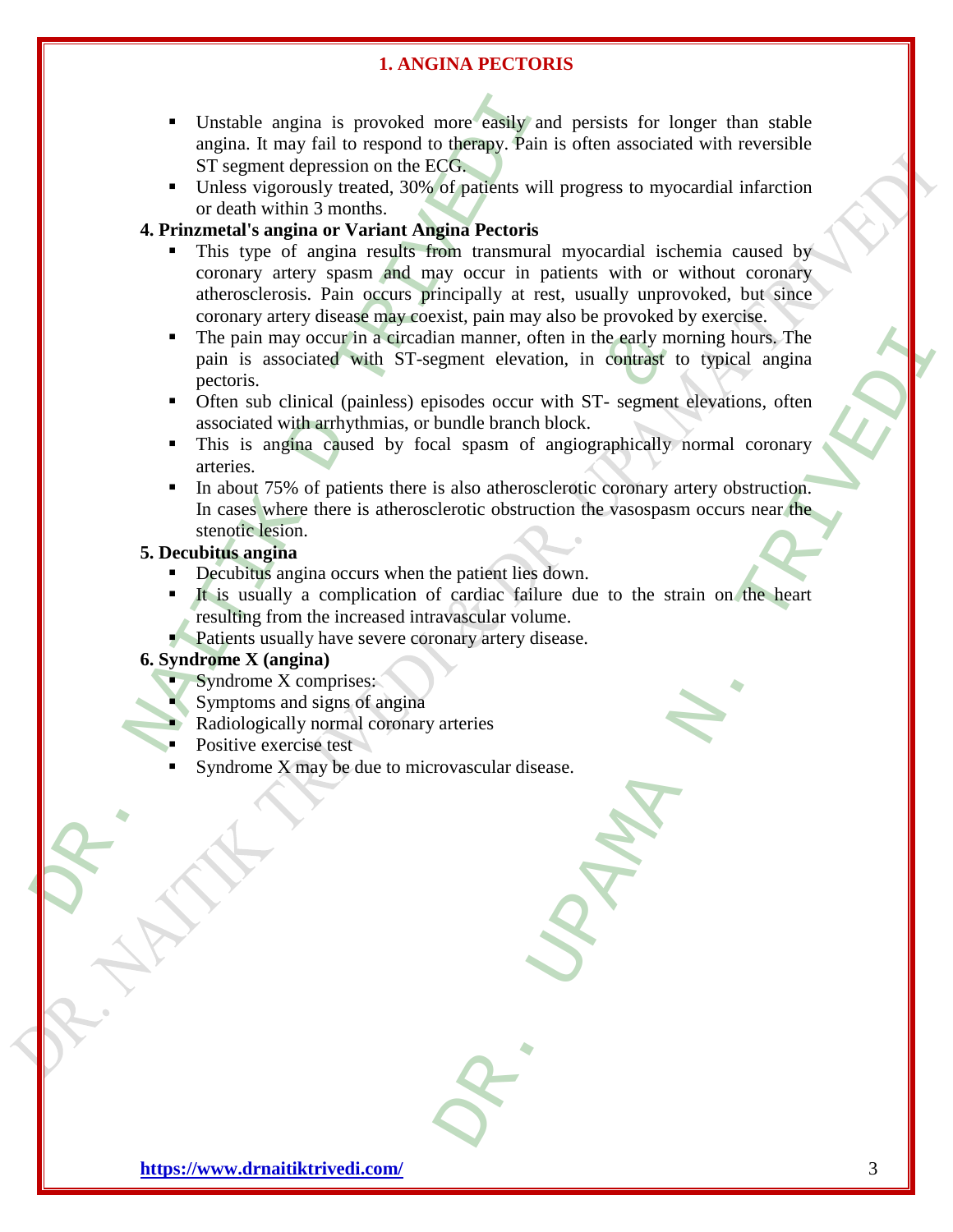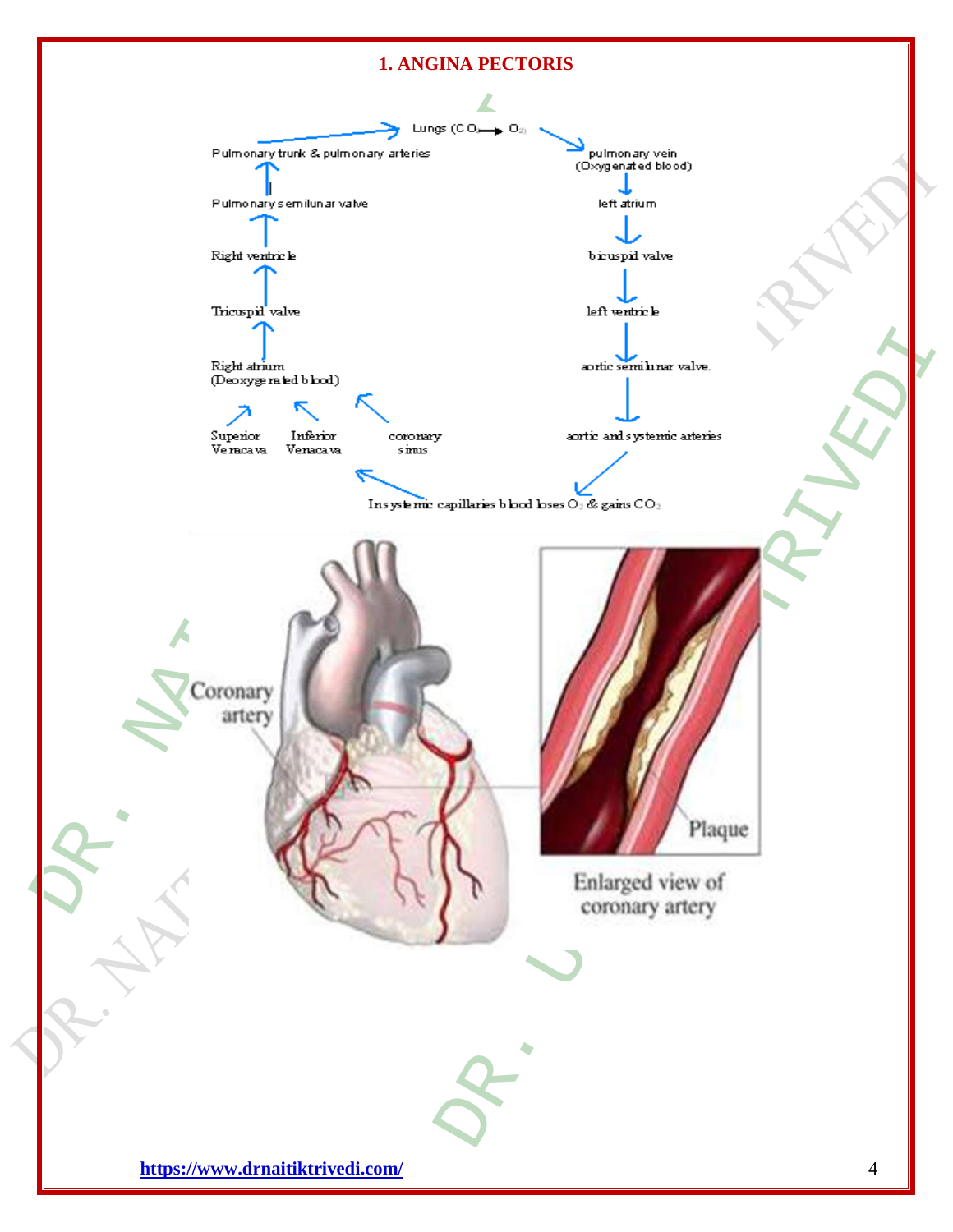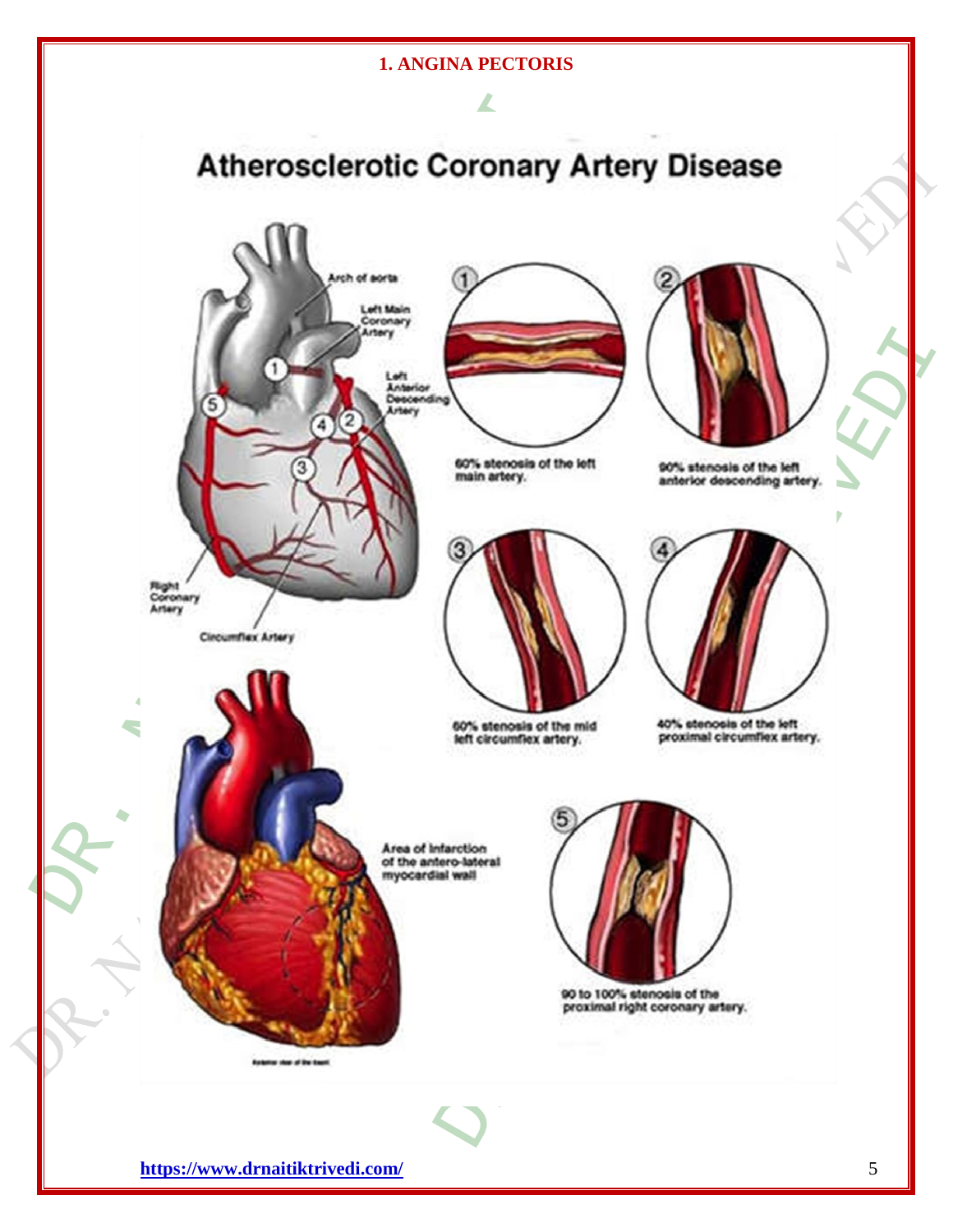

# **1) Nitrates:-**

a) Rapid on set of action, short acting: -

- E.g. Glyceryl trinitrate (nitroglycerine), amyl nitrite.
- b) Slow on set, long acting:
	- E.g. Isobarbide dinitrate, Isobarbide mononitrate, pentaerythritol tetra nitrate.

# **2) B- blockers:**

Eg.: Propranolol, Atenolol, Meteprolol

# **3) Ca<sup>+</sup>channel blockers:**

- a) Phenyl alkylamine: Verapamil
- b) Benzothiazepine: Deltiazem
- c) Dihydropyridine: Nifedipine, Felodipine, amlodipine, nimodipine, lacidipine

#### **4) K<sup>+</sup>channel opener:** Eg.: Nicorandil

**5) Anti platelets drug:** Eg.: Aspirin, Dipyidamol

**6) Antilipidemic: (See hypolipidemic agents)**

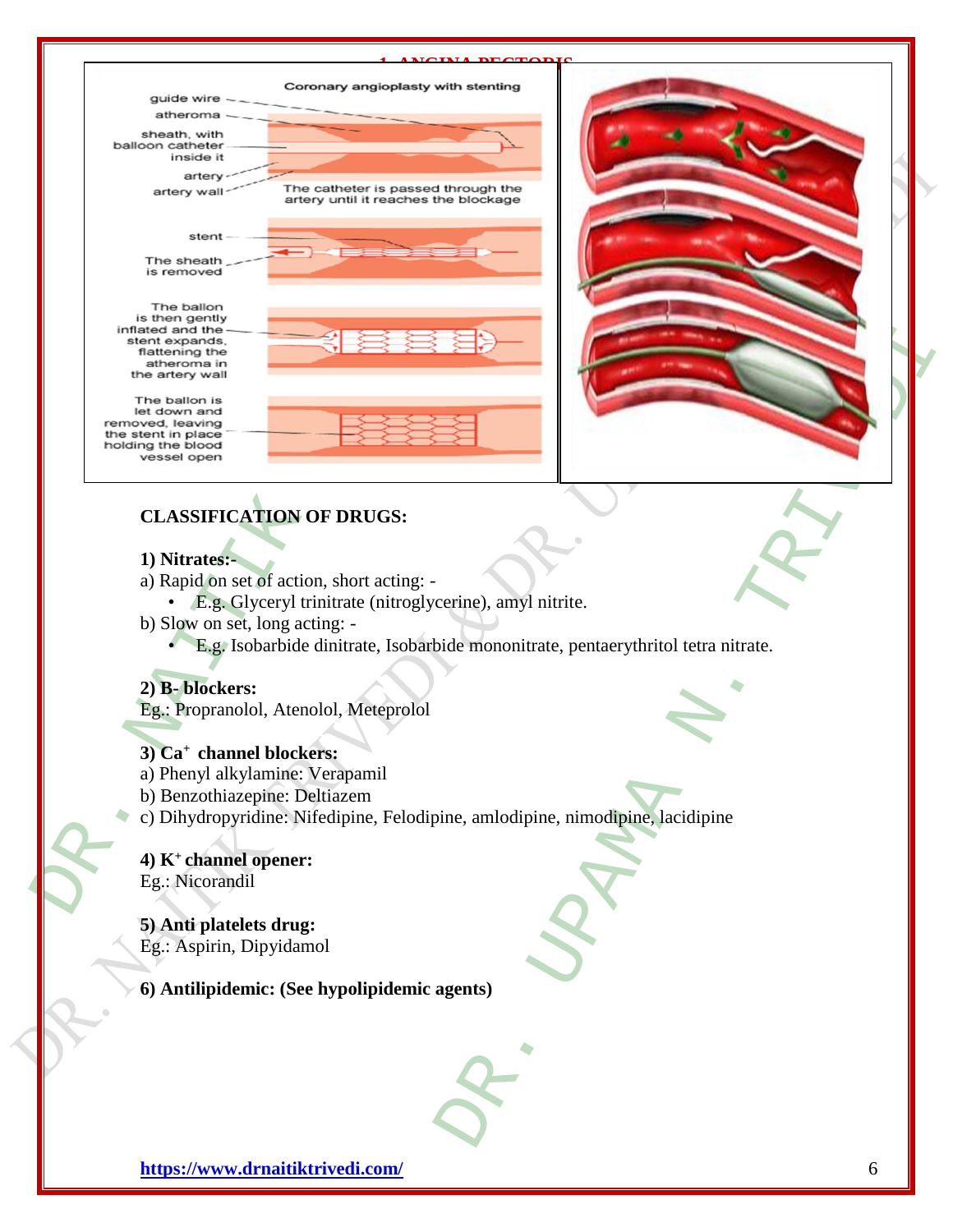# **PHARMACOLOGIC MANAGEMENT/NON INVASIVE MANAGEMENT**

#### **1) Nitroglycerin**

- Reduces preload
- Reduces afterload
- Dilates collaterals

# **2) Beta Blocker**

- Reduces Heart Rate
- Reduces afterload
- Decreases cardiac contractility
- Contraindications
- Decompensate Congestive Heart Failure (CHF)

# **3) Calcium Channel Blocker**

- Reduces afterload
- **Prevents vasoconstriction**
- No significant effect on vasodilatation
- **4) Aspirin** 
	- a) Inhibit Platelet aggregation

# **5) Combination: Beta Blocker with:**

- a) Dihydropyridine Calcium Channel Blocker OR
- b) Nitroglycerin

#### **6) Ranolazine**

- Used in combination with other agents above
- Reduces angina frequency and Nitroglycerin use

#### **7) Lipid lowering agents**

- a) Decrease morbid events significantly
	- I) Myocardial Infarction
	- II) Angina
- b) Do not significantly affect coronary lesions size
- **PHARMACOLOGIC MANAGEMENT/NON-INVA<br>
1) Nitroglycerin**<br>
Reduces afterboad<br> **Excelus Scheme Rate**<br>
Dilates collaterals<br>
2) Beta Blocker<br> **PREDICES**<br> **PREDICES**<br> **PREDICES**<br> **PREDICES**<br> **PREDICES**<br> **PREDICES**<br> **PREDICES**<br> **P** cardiac contractinty<br>
ications<br>
issate Congestive Heart Failure (CHF)<br> **nnel Blocker**<br>
fterload<br>
assoconstriction<br>
cant effect on vasodilatation<br>
is **Distributed associates**<br> **is Distributed associates**<br> **is Distributed as**  c) Do probably change composition of Plaques I) Decreases risk of Plaque rupture

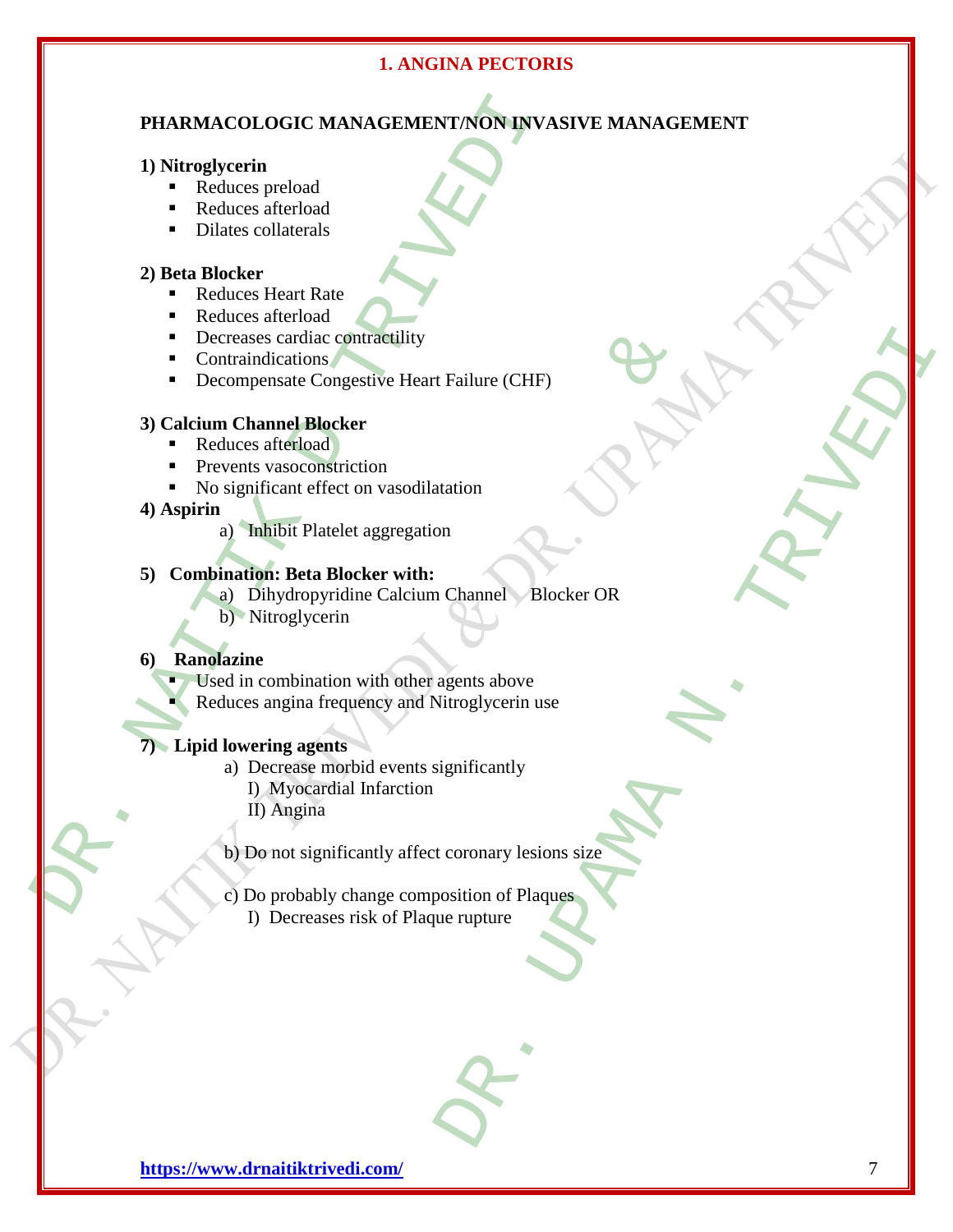**NITRATES:** 

**Mechanism of action:** Organic nitrate after entering smooth cells

Release inorganic nitrite (NO<sub>2</sub><sup>-</sup>)

Converted in to nitric oxide (NO)

NO its self converted in to a reactive nirosothiol intermediate (R-SNO)

Activates guanylate cyclase

Stimulate formation of CGmp

Reduce the  $Ca^+$  influx in cell.

Cause the dephosphorylation of myosin light chain kinase (MLCK)

Reduce activation of myosin

Reduce actin myosin complex

Reduce the contraction of smooth muscles.

So above both effects gives the relaxation of blood vessels and produce,

# **1) Dilation of veins:**

- → NITRATES:<br>
Organic nitrate after entering s<br>
Release inorganic intrite<br>
Release inorganic intrite<br>
Release inorganic intrite<br>
Converted in to a reactive nirroot<br>
NO its self-converted in to a reactive nirroot<br>
Notivates Activates guanylate cyclase<br>
Stimulate formation of CGmp<br>
phorylation of<br>
phorylation of<br>
is in complex<br>
of myosin<br>
sin complex<br>
textion of smooth muscles.<br>
<br>
both effects gives the relaxation of blood vessels and p<br>
of ve Decrease venous return and decrease filling of heart and decrease pre load of heart.
	- So decrease the less energy required to pump so decrease the oxygen demand of heart.

#### **2) Dilation of large arteries:**

- Decrease peripheral action or resistance and decrease after load.
- So blood is pumped against the resistance.
- So decrease the  $O_2$  demand of heart.

#### **3) Dilation of coronaries:**

tes guanylate cyclase<br>
le formation of CGmp<br>
<br>
<br>
Reduce the Ca' influx in cell<br>
Reduce the Ca' influx in cell<br>
Reduce the Ca' influx in cell<br>
Reduce the Ca' influx in cell<br>
Reduce the Ca' influx in cell<br>
<br>
Restaution of bl Favorable redistribute the blood in coronary artery and improvement in blood supply to heart.

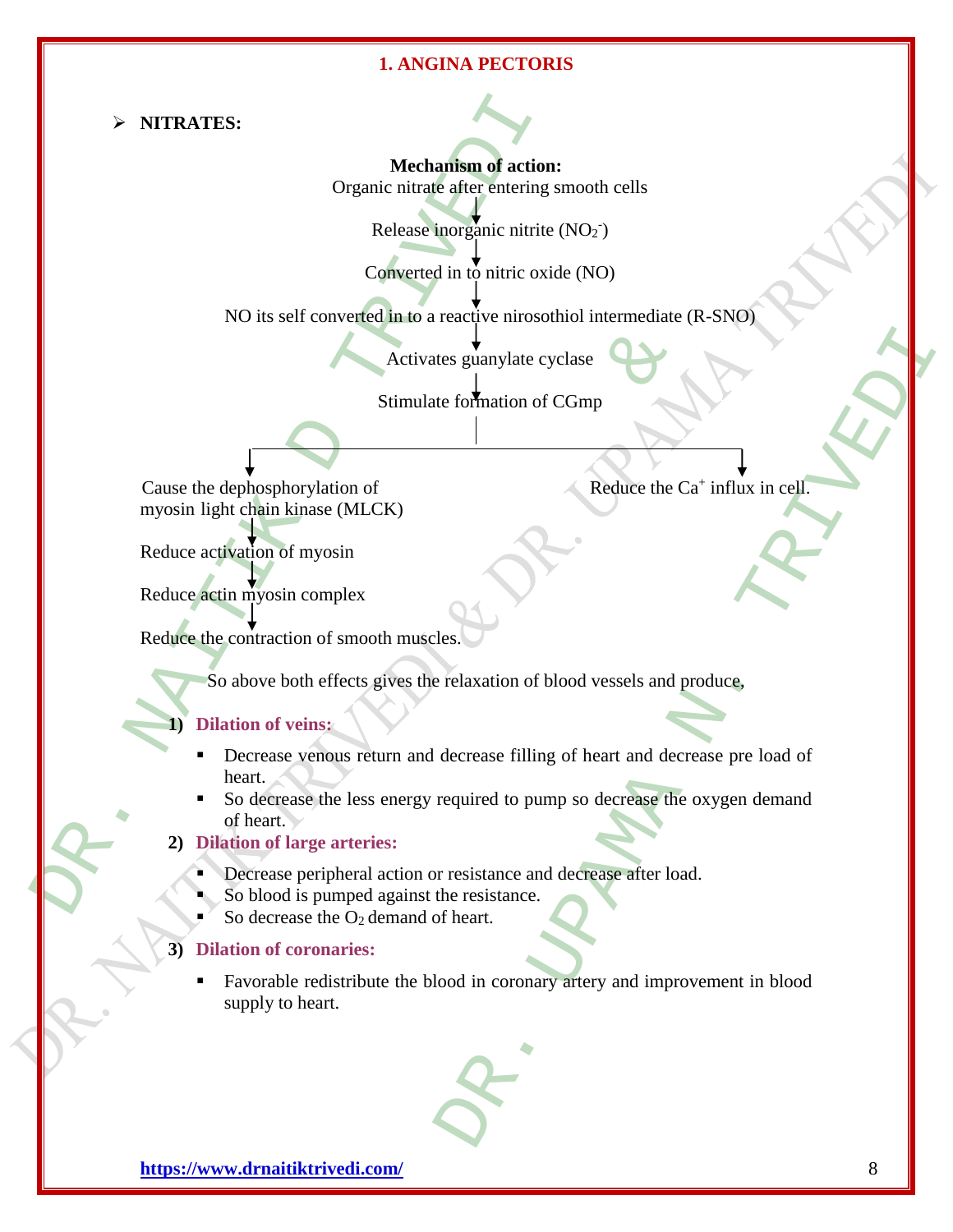#### **Pharmacokinetics:**

- Organic nitrates are lipid soluble substance and absorbed well from GIT. Glyceryl trinitrate however under goes first pass metabolism and is ineffective orally.
- It is given sublingually or as skin patch. Its metabolites (di, and mono nitrates) are active.
- Other organic nitrates are given orally.

# **Pharmacological action:**

- **a) Action on the smooth muscle:**
	- Nitrates have a direct relaxant action on the smooth muscle (bronchi, ureter, and sphincter of oddi) and blood vessels which is independent of innervations.
	- They do not alter the response to electrical stimulation or spasmogens.

#### **b) Action on cardio vascular system: -**

- In Nitrates dilate both arterioles and venuls, but in low dose venodilation is more marked than arteriolar dilation.
- As a result of generalized venodilation, there is pooling of blood in the veins decrease the preload.

With large dose, nitrates cause arteriolar dilation with following effect:

- Cutaneous vessels are dilated causing flushing of face, neck and neck and clavicular areas.
- Meningeal vessels are dilated causing stretching of pain-sensitive tissue around meningeal arterials causing headache and throbbing as very common symptoms.
- **Pharmacokineties:**<br>
Organic nitrates are lipid soluble substance and trinitrate however under goes first pass metabolis<br>
It is given sublingually or as skin parch. Its meta<br>
active.<br>
Other organic nitrates are given orall smooth muscle:<br>ave a direct relaxant action on the smooth muscle (brown of oddi) and blood vessels which is independent of inner<br>ot alter the response to electrical stimulation or spasmog<br>dio vascular system: -<br>liate both Exercise on the smooth muscle (bronch), ureter, and<br>sels which is independent of innervations.<br>electrical stimulation or spasmogens.<br><br>and venuls, but in low dose venodilation is more<br>dilation, there is pooling of blood in Retinal vessels are dilated which may cause rise in intra ocular tension and splanchnic vessels are dilated cause increase in organ volume and decrease the after load.

#### **c) Action on heart :-**

- The beneficial effect on heart is secondary to the vascular action of nitrates.
- Reduction of preload, after load and dilation of coronary artries produce relief of the anginal pain.
- In very large doses, nitrates depress myocardium.

#### **d) Action on platelets: -**

Decrease platelets aggregation.

**<https://www.drnaitiktrivedi.com/>** 9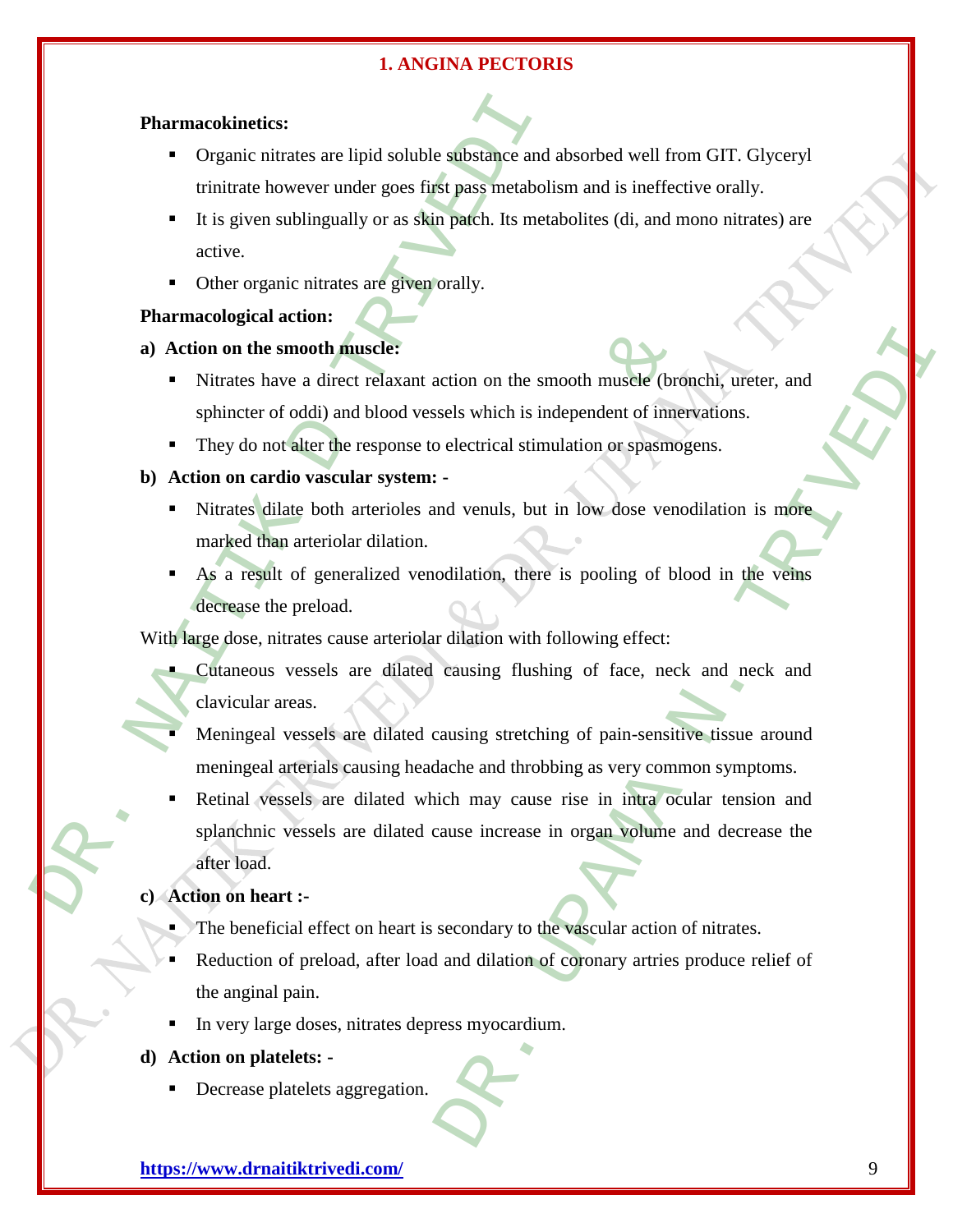#### **Therapeutic application or uses:**

- **a) Angina pectoris: -**
	- The primary use of organic nitrates is for the prophylaxis and treatment of attack of angina pectoris.

#### **b) Spasmolytic:**

- As spasmolytic nitroglycerine may be tried in biliary colic.
- **c) Intractable congestive cardiac failure: -**
	- In patients not responding to diuretic therapy, Isobarbide dinitrate is being increasingly used to reduce the preload.

#### **d) Cyanide poisoning:**

- The lethal action of cyanide is due to anoxia caused by chelation of ferric part of the respiratory enzyme, cytochrome oxidase.
- Therapeutic application or uses:<br>
a) Angina pectoris:<br>
The primary use of organic nitrates is for the propagation or uses:<br>
DR. Spassmolytic:<br>
DR. Spassmolytic:<br>
As spassmolytic:<br>
As spassmolytic:<br>
DR. Spassmolytic:<br>
DR. So here, Amyl nitrate inhalation or sod. Nitrate i.v converts hemoglobin to methaemoglobin which competes with cytochrome oxidase for CN<sup>-</sup> ion and forms cyanohaemoglobin which is unstable.
	- Subsequently administration of sod.thiosulphate (25%, 50ml) i.v reacts with cyanamethaemoglobin and form sod.thiocynate which gets excrete in urine.

# **β- ADRENOCEPTOR BLOCKER BLOCKERS:**

**Mechanism of action:** 

Examples to direction and the speeding to directive therapy, Isobarbide direction of eyanide is due to anoxia caused by chelation<br>
and the speeding and the speeding and the speeding of eyanide is due to anoxia caused by The district therapy, Isobarbide dinitrate is being<br>
diuretic therapy, Isobarbide dinitrate is being<br>
preload.<br>
lue to anoxia caused by chelation of ferric part of<br>
ome oxidase.<br>
con or sod. Nitrate i.v. converts hemoglobi  $β$  – Agonist Protein kinase-C Adenyl cyclase (AC) Increase the level of Camp Phosphorylates to MLCK Cause contraction

 $β$  - Agonist activates adenyl cyclase (AC) to raise level of Camp. It activates the kinase that phosphorylates to MLCK and cause contradiction.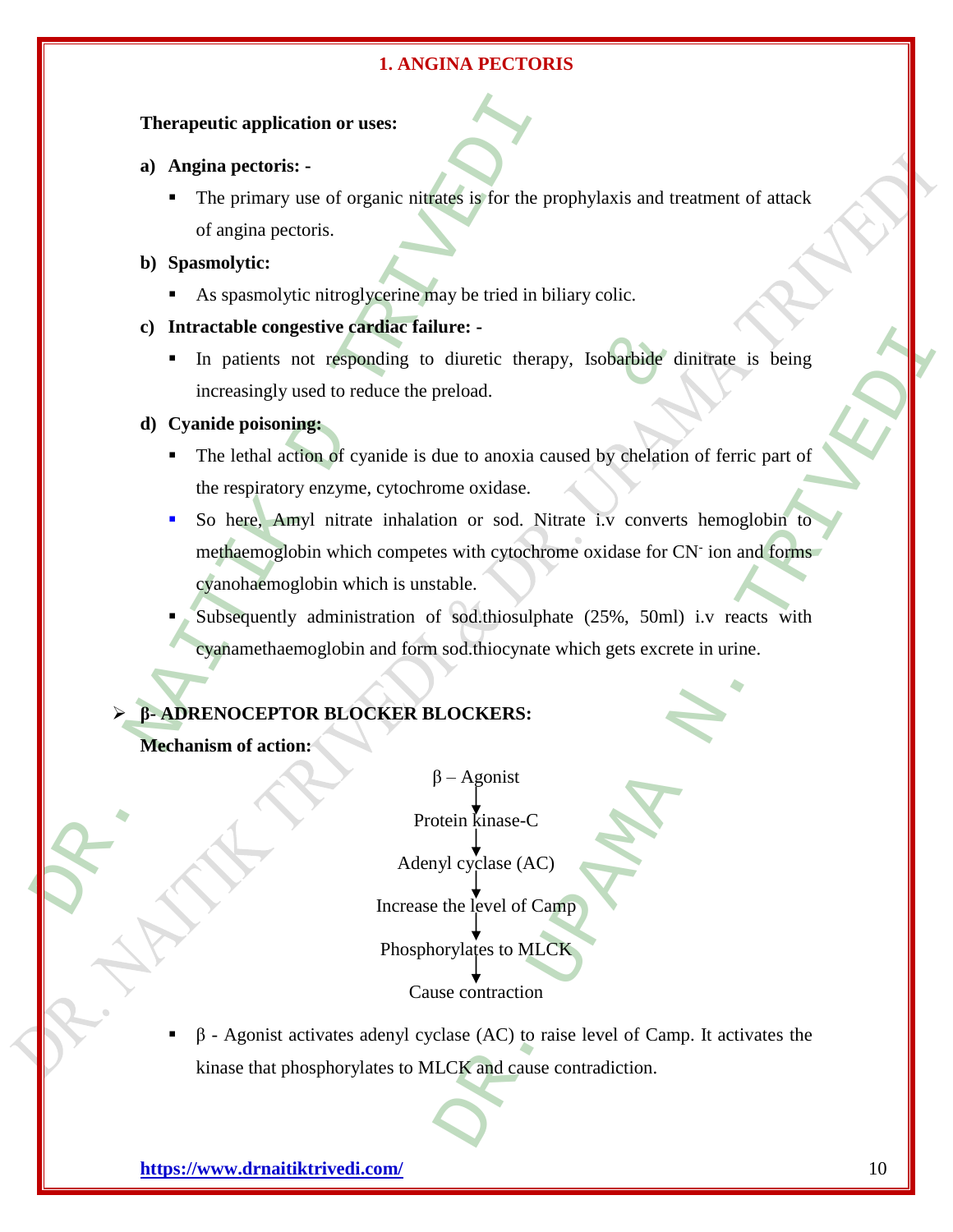- **While B-blocker** gives **opposite effect** to the agonist, it prevents the muscle contraction.
- **EXECUTE:** The study of the study of the studies of the studies of the contraction.<br>
Also these drugs diminish the cardiac respondence<br>
decrease the emotional or exercise tolerance.<br>
They cause bradycardia and reduction i Also these drugs diminish the cardiac response to sympathoadrenal activity, decrease the emotional or exercise induce increase in heart rate and force of contraction, thus increase exercise tolerance.
	- They cause bradycardia and reduction in cardiac contractility thereby decreasing work load on the heart.
	- All these process decrease myocardial oxygen requirement, reducing frequency and severity of anginal attack.

# **Therapeutic uses:**

- 1) In anginal attack.
- process decrease myocardial oxygen requirement, red<br>ty of anginal attack.<br>
<br>
s:<br>
attack.<br>
<br>
s:<br>
attack.<br>
<br>
s:<br>
attack.<br>
<br>
s:<br>
attack.<br>
<br>
s:<br>
attack.<br>
<br>
s:<br>
<br>
diabetes melitus.<br>
<br>
diabetes melitus.<br>
<br>
, heart failure.<br>
<br>
, ocardial oxygen requirement, reducing frequency<br>
e with is able to prevent the attack of anginal in<br>
a occur.<br>
In filtration rate may be reduced<br>
an blocker are suddenly withdrawn.<br>
The metal of the subset of anginal withd 2) Combination with nitroglycerine with is able to prevent the attack of anginal in nearly 85% of patient.

# **Contraindication:**

- $\blacksquare$  In asthma, diabetes mellitus.
- A.V block, heart failure.

# **Adverse effect:**

- **Bradycardia and hypotension can occur.** 
	- Renal plasma flow and glomerular filtration rate may be reduced.
	- Tachyarrhythmia may occur when blocker are suddenly withdrawn.

# **Ca+2 - CHANNEL BLOCKERS:**

 $Ca^{+2}$  influxes in cells are essential for contraction of cardiac and vascular cells.  $Ca^{+2}$ 

channels have three type of classification;

- 1) Voltage (Gated) sensitive channel:
	- Activate when membrane potential drop around -40mv.
- It is further sub divided in to;
	- a) L-type---Long lasting current
	- b) T-type---Transient current
	- c) N-type---Neuronal current.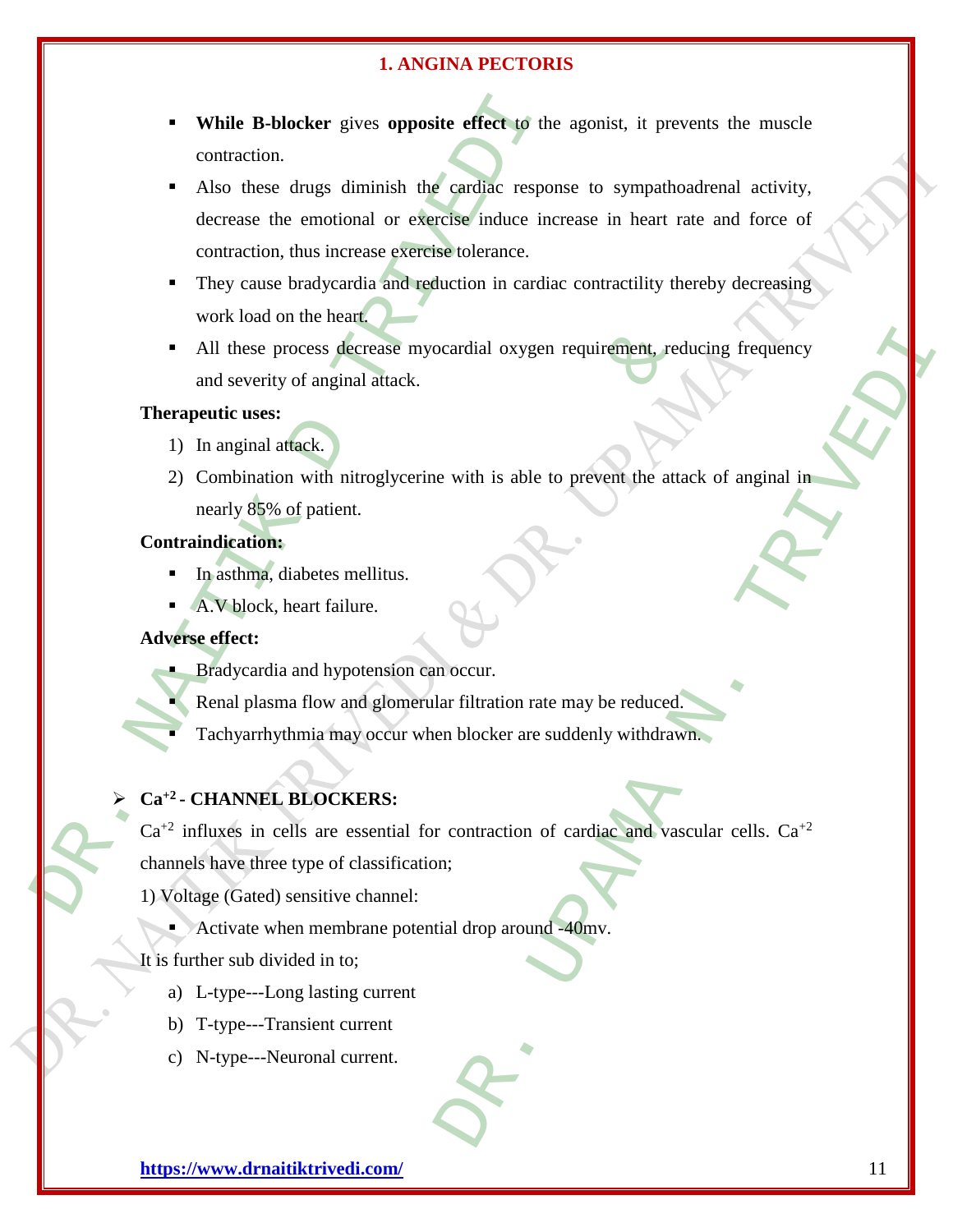**Note**:-

Only L-type channels are blocked by calcium channel blockers (CCBs)

Mechanism of action:

Prevent the entry of  $\overline{Ca}^+$  through L-channels

**CCBs** 

Decrease influx of Ca<sup>+</sup>

Decrease intracellular Ca<sup>+</sup>

Inhibit the contraction of various smooth muscles

Atrial Dilation Decrease Force of Contraction Smooth Muscle Relaxant of Heart

Decrease Peripheral Decrease Heart Rate Broncho Dilation Resistance Decrease Blood Pressure Decrease Conduction Biliary Tract Dilation

Dilation of Pulmonary Dilation of coronary blood vessels Dilation of GI smooth

# Arteries Muscles

# **CCBs produce their action by,**

- Note:-<br>
Only L-type channels are blocked by calcium channel bl<br>
Mechanism of action:<br>
Prevent the entry of Ca<sup>1</sup> through<br>
Decrease influx of Ca<sup>1</sup><br>
Decrease influx of Ca<sup>1</sup><br>
Decrease influx of Ca<sup>1</sup><br>
Decrease influx of Ca<sup></sup> 1) Verapamil, diltiazem and bepridil decrease myocardial contractile force and decrease oxygen demand.
	- 2) Nifedipine inhibit atrial spasm, dilates arterioles and increase oxygen supply to myocardium in patients at variant angina.

# **Note: -**

Decrease intracellular Ca<sup>+</sup><br>
Inhibit the contraction of various smooth muscles<br>
Decrease Force of Contraction<br>
of Heart<br>
Tral<br>
Decrease Force of Contraction<br>
Smooth N<br>
of Heart<br>
Tral<br>
Transure Decrease Conduction<br>
Biliar e intracellular Ca<sup>+</sup><br>
on of various smooth muscles<br>
e of Contraction<br>
smooth Muscle Relaxant<br>
exerced<br>
exerced Broncho Dilation<br>
Biliary Trac Dilation<br>
fectorary blood vessels<br>
Dilation of GI smooth<br>
Muscles<br>
didil decrea Nifedipine mainly act on arterials and does not decrease AV conduction so can be used safely in AV conduction defects and also in combination with B-blocker, for which verapamil and diltiazem can not be used due to their negative ionotropic effect on heart

# **Pharmacological action:**

 Decrease force of contraction of heart so decrease heart rate and conduction and dilation of coronary decrease the blood pressure.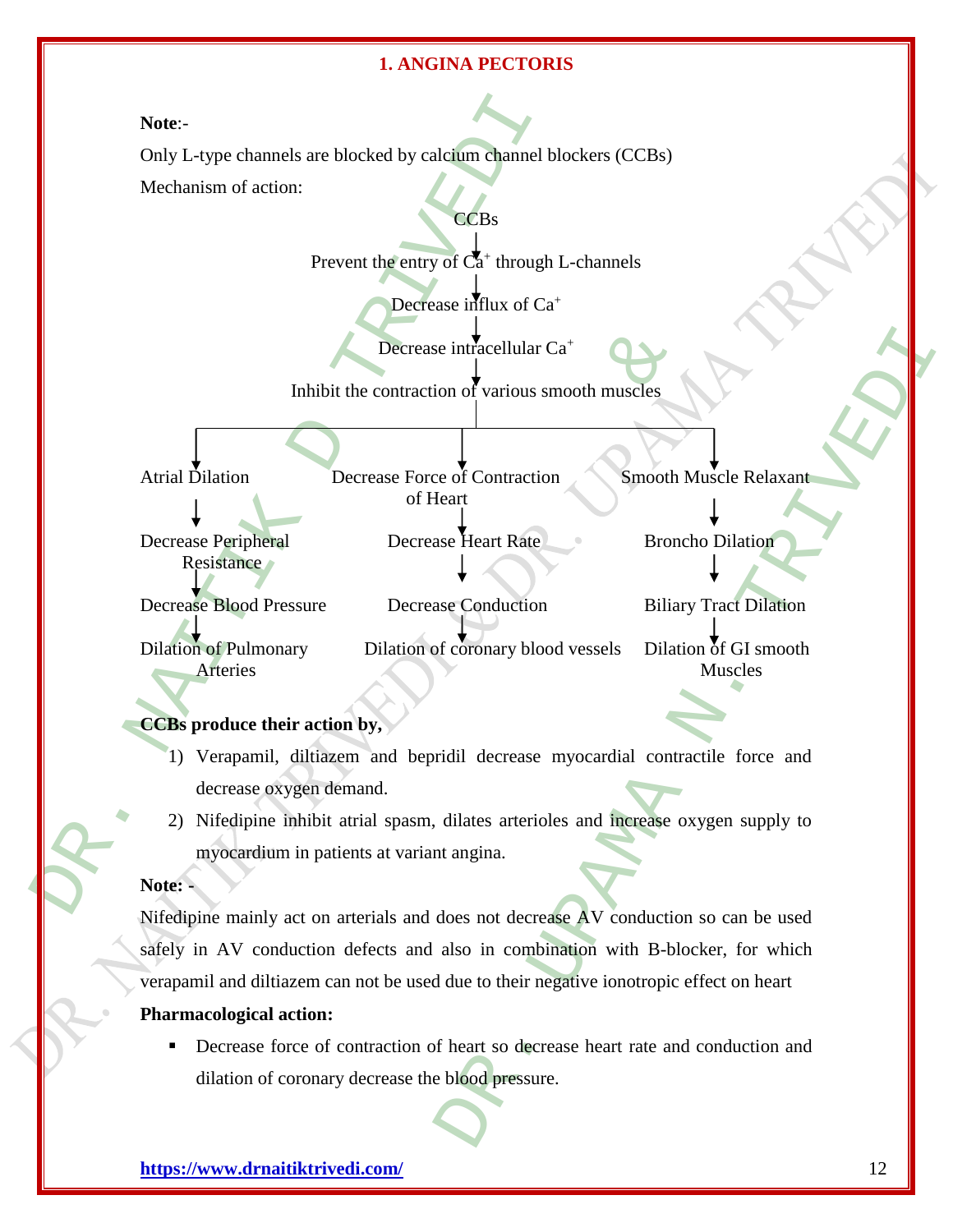- The material state of the Marine Charles and a state of the Marine Charles and a smooth muscle relaxant properties,<br>
2) All are orally well absorbed except amlodipine.<br>
b) Peak blood level:<br>
2) Diltiazem: In:<br>
2) Verapam It has antihypertensive as well as anti arrhythmetic action.
	- It has smooth muscle relaxant properties.

#### **Pharmacokinetics:**

- a) All are orally well absorbed except amlodipine.
- b) Peak blood level:
	- 1) Nifedipine: 30 min.
	- 2) Diltiazem: 1hr.
	- 3) Verapamil: 1-2hr
- c) All five drugs are highly bounded by serum protein.
- d) Verapamil metabolize by first pass effects.

#### **Therapeutic use:**

- a) use in angina:
	- Treatment of both prinzmetal's and classic exert ional angina
- b) other use:
- Use in hyper tension.
- Verapamil-arrhythmias.
- In migraine treatment.

# **Adverse effect:**

- a) When used with B-adrenergic blocking.
	- 2) Hypotension.
	- 3) A.V block.
	- 4) CHF.
	- 5) Asystole.
- b) Mild dizziness and peripheral edema.
- c) Nicordipine-negative effect-intravenous to patient with CHF.

# **RATIONAL DRUG COMBINATION:**

Trapamil: -1-2hr<br>
Trapamil: -1-2hr<br>
Il metabolize by first pass effects.<br>
<br>
ina:<br>
Treatment of both prinzmetal's and elassic exert in<br>
Use in hyper tension.<br>
Verapamil-arrhythmias.<br>
In migraine treatment.<br>
In migraine trea New Section<br>
Sas effects.<br>
Sas effects.<br>
Sas effects.<br>
On the principalal's and elassic exert ional angina<br>
mais.<br>
Whythmias.<br>
Mexican and the same of the same of the same of the same of the same of the same of the same of Three major classes of anti anginal drug described above, generally one agent is used initially. When it is unable to provide adequate relief in tolerated doses, concurrent use of 2 or 3 drugs may try.

- 1) B-blocker + long acting nitrate combination is rational in classical angina because:
	- a) Tachycardia is blocked by B-blocker.
- **<https://www.drnaitiktrivedi.com/>** 13
- 4) Nicordipine: 8-9hr.
- 5) Amlodipine: 6-12hr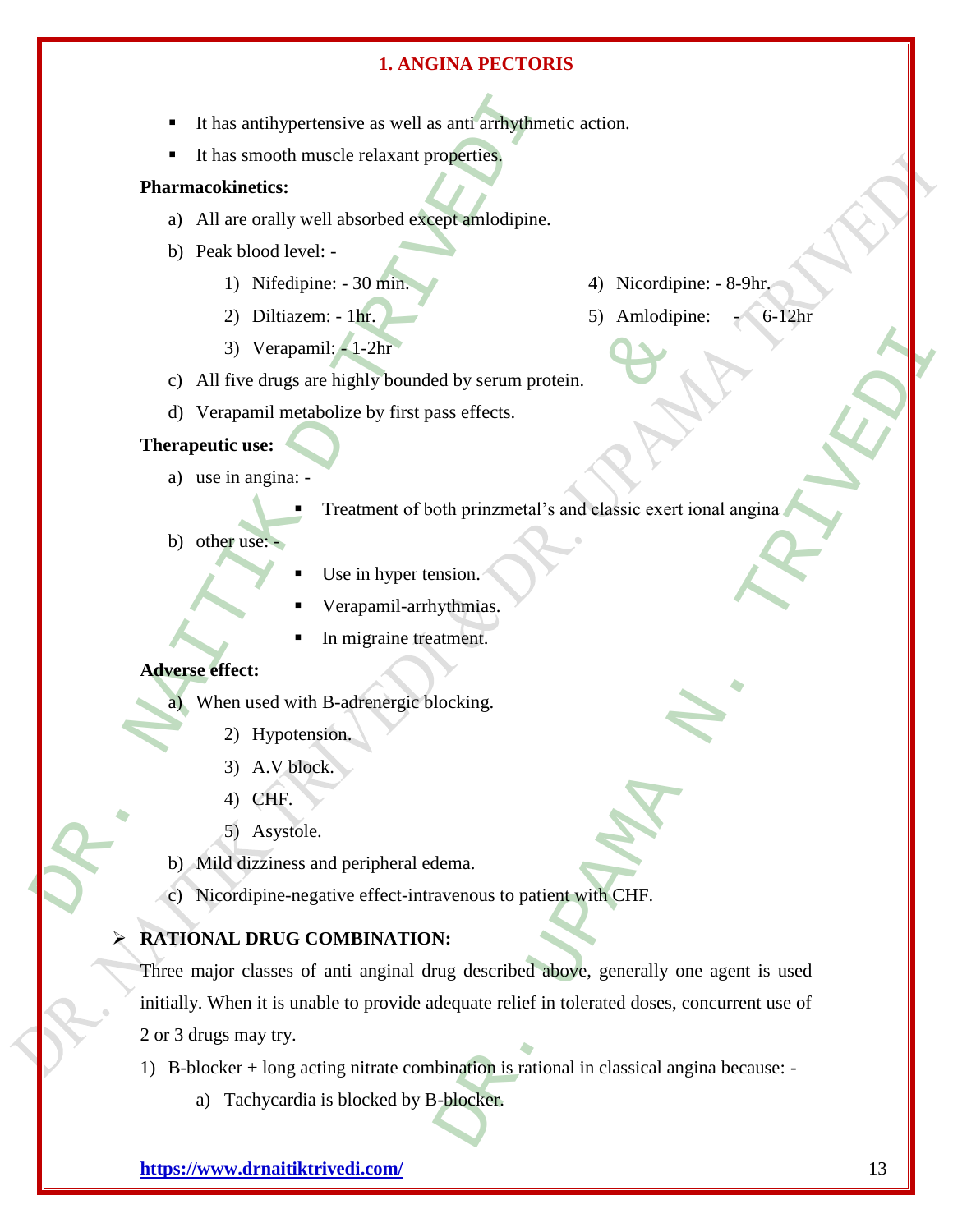- b) The tendency of B-blocker to cause ventricular dilation is counteracted by nitrate.
- c) The tendency of B-blocker to reduce total coronary is opposed by nitrate.
- b) The tendency of B-blocker to cause ventri<br>
mitrate.<br>
c) The tendency of B-blocker to reduce total co<br>
2) The above advantage also be obtained by combinin<br>
mitrate) with B-blocker. However, verapamil or delt<br>
blocker s 2) The above advantage also be obtained by combining a slow acting DHP (in place of nitrate) with B-blocker. However, verapamil or deltiazem should not be used with Bblocker since their depressant effects on SA and A-V may add up.
	- 3) Nitrates primarily decrease preload, while CCBs have a grater effect on after load. Their concurrent use may decrase cardiac work to an extent not possible with either drug alone. This combination may be especially valuable in severe variant angina.
	- ent use may decrase cardiac work to an extent not possis<br>
	is combination may be especially valuable in severe va<br>
	ivere and resistant cases of classical angina, combined<br>
	cated. As their primary mechanism of benefit is dif 4) In the most severe and resistant cases of classical angina, combined drug of all three classes is indicated. As their primary mechanism of benefit is different, super additive results may be obtained.

# **Notes: -**

- Nitrates primarily decrease preload.
- CCBs mainly reduce after load + increase coronary flow.
- B-blocker decrease cardiac work primarily by direct action on heart.
- Verapamil/deltiazem should be avoided in such combinations.

#### **POTASSIUM CHANNEL OPENERS:**

## **Mechanism of action:**

- Intracellular of  $K^+$  is much higher (150mM) compaired to extacellular (4-5),  $K^+$ channel opening result in outflow of  $K^+$  ions and hyper polarization.
- There are multiple types of  $K^+$ channels;
	- Voltage dependent,
	- Ca++ activated, receptor operated,
	- ATP sensitive,
	- Na+ activated and
	- Cell volume sensitive

Example the content of possible with either<br>
expecially valuable in severe variant angina.<br>
expecially valuable in severe variant angina.<br>
expecially valuable in severe variant angina.<br>
expectation of benefit is different, Which serve diverse functions and exhibit different sensitivity to drugs. As such, K+ openers exhibit considerable diversity in action. The most prominent action of  $K^+$  channel openers is smooth muscle relaxation-vascular as well as visceral.

**Nicorandil (K<sup>+</sup> opener drug):**

**<https://www.drnaitiktrivedi.com/>** 14